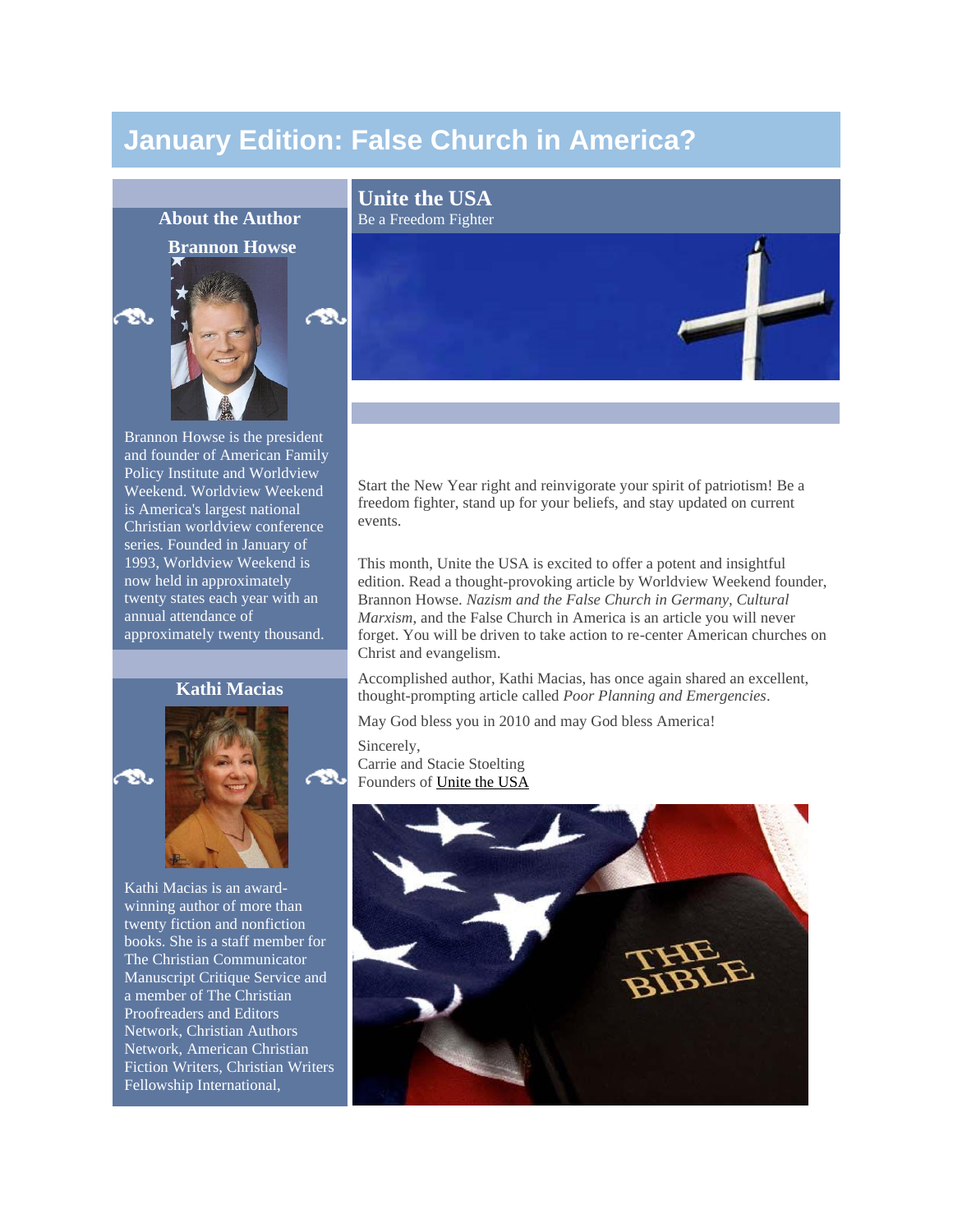Advanced Writers/Speakers Association, and Orange County Christian Writers Fellowship. She is a popular speaker at churches, women's clubs and retreats, and writers' conferences, and has appeared on radio and TV programs.



# Nazism and the False Church in Germany, Cultural Marxism, and the False Church in America

By Brannon Howse From his new book, *"Grave Influence" 21 Radicals Ruling America From the Grave*. [http://worldviewtimes.com](http://worldviewtimes.com/) 

Starting in 1878, Julius Wellhausen, a German theology professor and author of numerous books, began to proclaim that the Bible was a book of stories but not the divinely inspired Word of God. He taught countless Germans that the Bible could not be trusted, but human reason could be. This philosophy became known as Higher Criticism or German rationalization, and this liberal philosophy jumped the ocean and become popular on the east coast and then spread throughout America.

So how did this false teaching impact the German culture, including the German churches, and lay the foundation for the acceptance of Adolph Hitler? Dr. David Breese writes:

The initial effect of German rationalization upon a Christian culture was on the schools, churches, and scholarship of Europe....Even so, religion still continued in Europe. There were still large churches, burning candles, beautiful choirs, lovely stained glass windows, congregations...all of that was still there....The Bible was only empty pages written by men who were now dead, rather than revelation of the living God. European Christianity was destroyed from within while still possessing the external form by which it had been known for centuries...the leaders quoted everything but the Bible and preached everything but the gospel, and reality was gone....It was because of religious liberalism that Europe lost its soul.

European Christianity was compromised and changed into a false religion from within as German rationalization or Higher Criticism led the people to follow a humanistic religion. Germany was Hitler's for the taking because absolute truth and the gospel of Jesus Christ had long since been betrayed, and thus the German people believed that the end justified the means. As long as the people were to regain their national pride and their financial abundance, they would go along with Hitler's message of hope and change. The masses went along, but as has happened throughout history-and as is happening today in America-God has a remnant that remains true to Him and His Word.

The remnant is a small group of Christians that stands faithful and firm in their Biblical convictions even in the face of persecution and ridicule. The remnant is often met with hostility not only by the world but by the members of the postmodern, dominant, false church which includes not only those calling themselves Christians but can include those calling themselves deacon, elder, pastor or evangelical. The remnant can also find themselves being ridiculed by their own family members. Matthew 10:36 declares, "and a man's enemies will be those of his own household."

A dominant false church is rising, largely due to pansies in the pulpit, but the remnant is to contend for the faith and oppose the false teachers that have crept in unnoticed by most. These false teachers have turned the grace of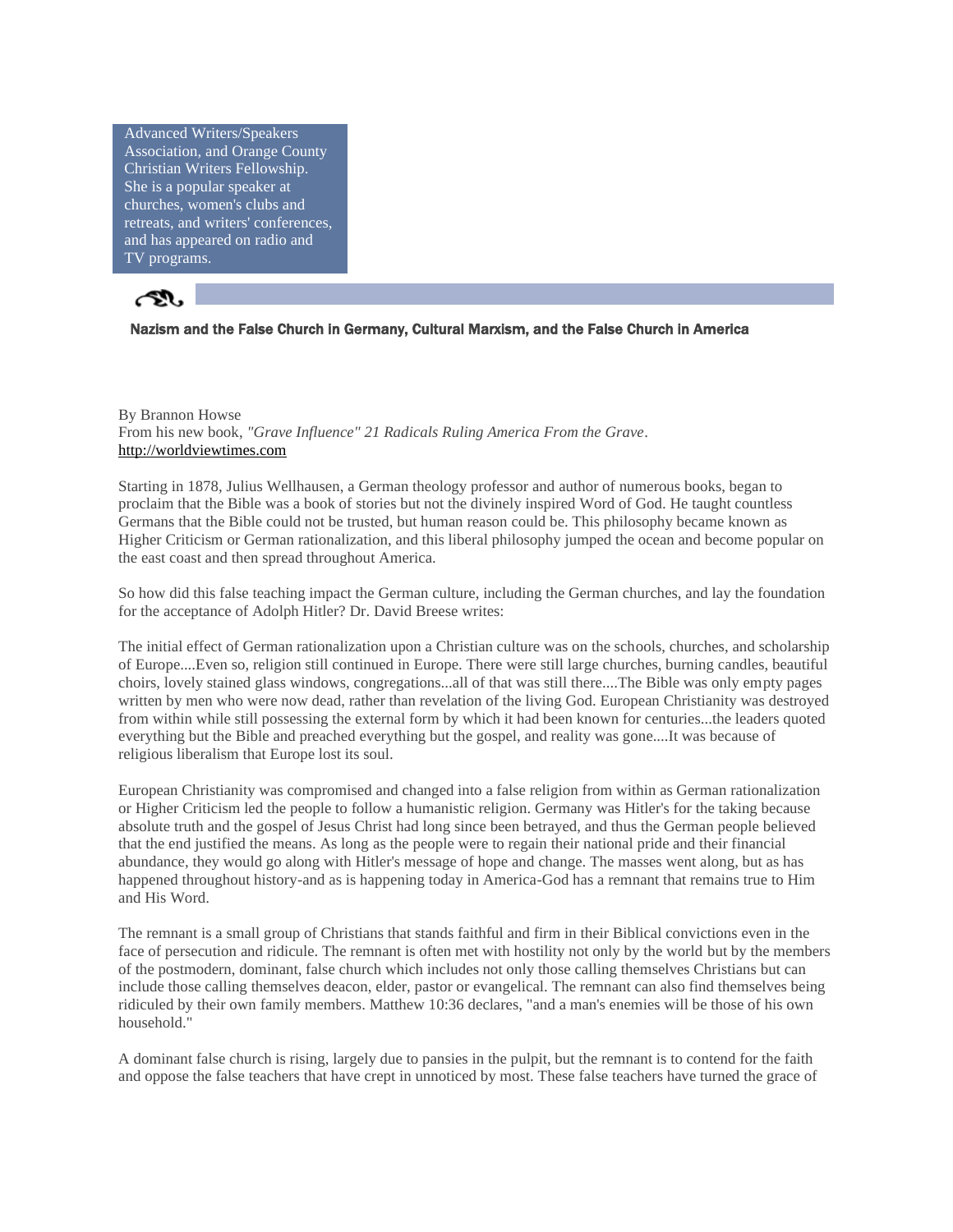our God into lewdness, and they deny the only Lord God and our Lord Jesus Christ. (Jude 3-4)

The remnant as revealed in Revelation 14:12 are those who remain faithful to the cause of Jesus Christ even during great apostasy. "Here is the patience of the saints; here are those who keep the commandments of God and the faith of Jesus." Romans 11:5 declares, "Even so then, at this present time there is a remnant according to the election of grace." Because of God's grace, not because of our good works, God has seen fit to save us unto Himself.

History screams that ideas have consequences, that worldview matters. The vast majority of the German people, including German Christians, willingly traveled the road to Hitler's hell, largely because they had lost the courage of their convictions, they had sold out to paganism, pragmatism, and a new gospel that promised everything and required nothing. David Breese sums it up this way:

"It is obvious that Europe, despite its vaunted intellectualism, was unable to defend itself against the arguments and subversions of Nazism, Communism, fascism, the world of the occult, and other diseased ideas. External results in the life of any nation are ultimately caused by the presence or absence of a spiritual core made of divine life and spiritual blessings."

Does this not sound like the churches, seminaries, Christian colleges and best-selling Christian authors in America? Many American Christians seem all too willing to go down a path that will surely lead to the destruction of a once great nation. Sadly, many self-professing Christians are not just following, but leading the way over the cliff.

## **Poor Planning and Emergencies**



By Kathi Macias [www.kathimacias.com](http://www.kathimacias.com/)

Having been raised by "old school" parents who believed that choices had consequences-and therefore let me reap them-I tended to raise my children the same way. To this day my youngest son, who is now in his mid-thirties, nods his head and grins when he starts to whine at me about something and I reply with, "Poor planning on your part..."

He knows the rest by heart because he heard it so many times during his growing-up years.

When he goofed off and didn't finish his homework, then frantically begged me to help him so he could turn it in on time, I replied with, "Poor planning on your part does NOT constitute an emergency on my part."

When he frittered away his weekly allowance the same day he received it and then asked for more a few days later, I'd say, "Poor planning on your part does NOT constitute an emergency on my part."

When he failed to complete his agreed-upon chores and was therefore unable to go out with his friends at the end of the day, he knew better than to ask, for all he would get from me was, "Poor planning on your part does NOT constitute an emergency on my part."

You get the picture. And yes, by today's standards, my unbending stance may have seemed overly strict. But did